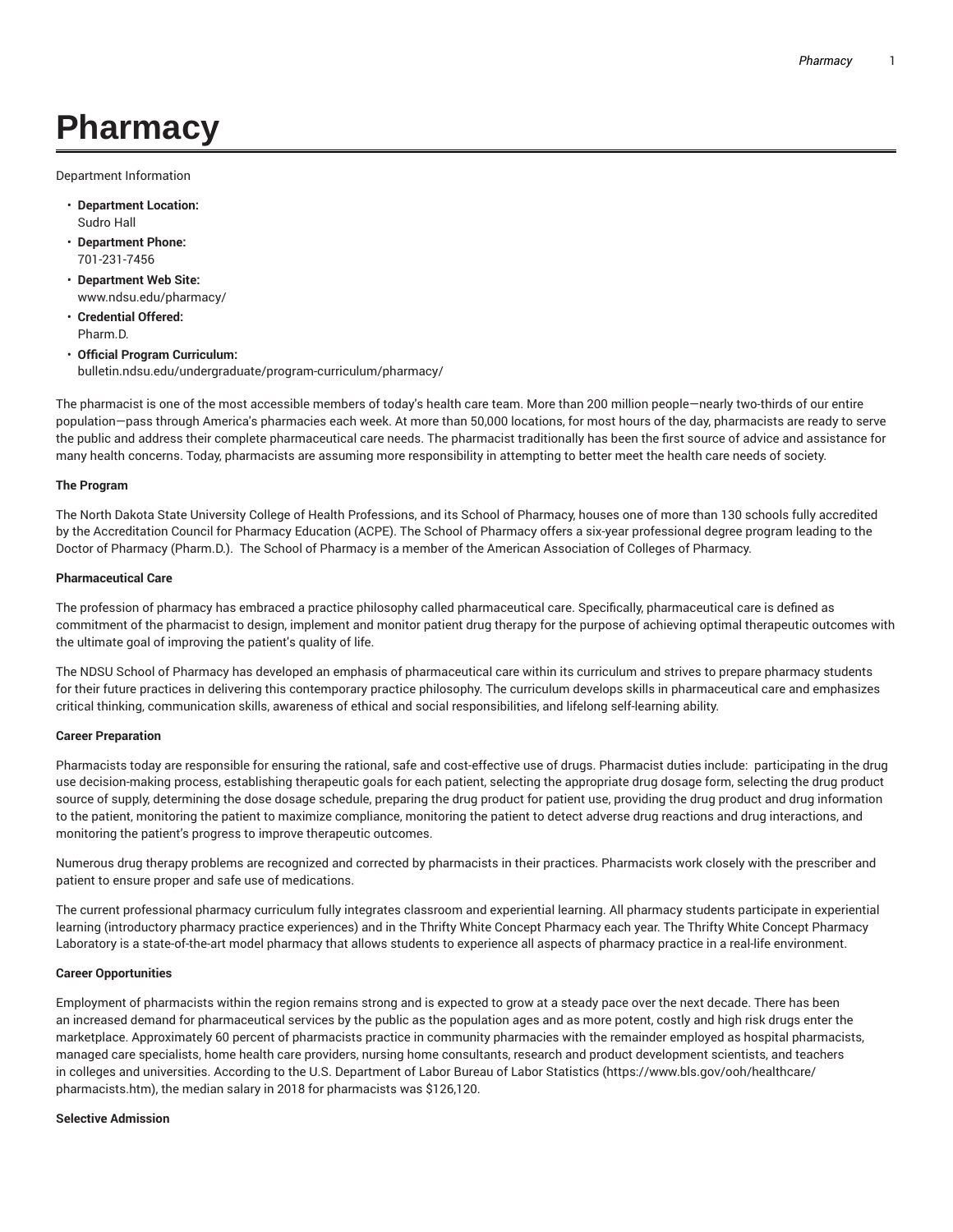NDSU's pharmacy program consists of two phases, a pre-pharmacy phase and a professional pharmacy phase. The professional program limits enrollment to 85 new students per class. Students may qualify for admission via one of two different paths.

The Early Admissions Pathway (EAP) Program is designed for high achieving high school students who seek an expedited path to the professional program. Students are selected for this path based on their academic credentials (including high school grade point averages and ACT or SAT scores) at the time they apply. Preference is given to North Dakota residents and. Students are evaluated during the spring before they enroll at NDSU as first year students. To be considered, students must be admitted to NDSU and must complete the Early Admissions Pathway (EAP) application along with all the required application fees by February 1st. Students who apply by the deadline will be notified by March 1. If offered conditional acceptance into NDSU's EAP Program, an additional \$125.00 NON-REFUNDABLE fee is required to save the student's spot in the program. Accepted students will then enter into the EAP pre-professional curriculum which includes an expedited set of courses that prepares them for the professional program. During their second pre-pharmacy year, students will complete a supplemental application on PharmCAS. To satisfy ACPE accreditation requirements, students also complete the Pharmacy College Admissions Test (PCAT) and an on-site interview. Transition into the final four years of the professional program is guaranteed as long as students meet all academic and professional requirements as specified by the College of Health Professions at the time of admission and in the conditional admission letter for the early admission path. Students accepted into the "Early Admissions" path, but who fail to meet all academic and professional requirements, are encouraged to apply to the professional program through our traditional path.

The second path is the "traditional" path. Pre-pharmacy students (including transfer students) typically apply for admission to the four-year professional program during the second (or in some cases the third) pre-pharmacy year. Students are selected based on academic performance in pre-pharmacy courses. Preference is given to North Dakota residents and students who attend NDSU. A cumulative grade point average of 3.0 (4.0 = A) or above is required before an applicant will be evaluated for admission to the professional program. The actual admission cutoff typically can be is much higher. The Pharmacy College Admission Test (PCAT) is an admission requirement, as is an on-site interview. Supplemental applications are due on or before December 31 for subsequent fall semester admission. Supplemental applications are submitted online directly to the Pharmacy Admissions Committee. A nonrefundable \$125.00 application fee must accompany the supplemental application.

# **Differential Tuition**

Students in the pharmacy professional program (i.e, the final five years of study for students on the early admission path, and the final four years for students on the traditional admission path) are assessed a different tuition rate. This differential tuition is assessed to cover the higher costs associated with the program.

## **Current Curriculum**

The curriculum leading to the Pharm.D. degree requires a minimum of six years of study. Approximately 77 semester hours are required in the preprofessional curriculum. The vast majority of required pre-professional courses (listed by name and number) must be completed by the end of spring term prior to admission to the professional program for traditional path students, or for early admission students, the final four years of the professional program. A maximum of six elective credits may be taken during the summer prior to entrance in the professional program.

The four-year professional program is divided into three years of didactic education on campus and one year (40 weeks) of experiential training (advanced pharmacy practice experience) with qualified preceptors at various practice sites. Additional introductory experiential training occurs during the summer sessions following the first and second years of the professional program, as well as during the third professional academic year. A wide variety of experiential rotation offerings are available to students. Students should plan to travel outside the Fargo-Moorhead area to fulfill their experiential program requirements.

Please note this is a sample plan of study and not an official curriculum. Actual student schedules for each semester will vary depending on start year, education goals, applicable transfer credit, and course availability. Students are encouraged to work with their academic advisor on a regular basis to review degree progress and customize an individual plan of study.

## **PRE-PHARMACY PROGRAM REQUIREMENTS**

| <b>First Year</b> |                       |                                      |                |
|-------------------|-----------------------|--------------------------------------|----------------|
| Fall              | <b>Credits Spring</b> | <b>Credits Summer</b>                | <b>Credits</b> |
| <b>BIOL 150</b>   | 3 BIOL 151            | 3 Gen Ed Humanities and Fine<br>Arts | 3              |
| <b>BIOL 150L</b>  | 1 BIOL 151L           |                                      |                |
| <b>CHEM 121</b>   | 3 CHEM 122            | 3                                    |                |
| CHEM 121L         | 1 CHEM 122L           |                                      |                |
| <b>ENGL 120</b>   | 3 COMM 110            | 3                                    |                |
| <b>MATH 146</b>   | 4 ECON 201            | 3                                    |                |
| CHP 190           | 2 STAT 330            | 3                                    |                |
|                   | 17                    | 17                                   | 3              |